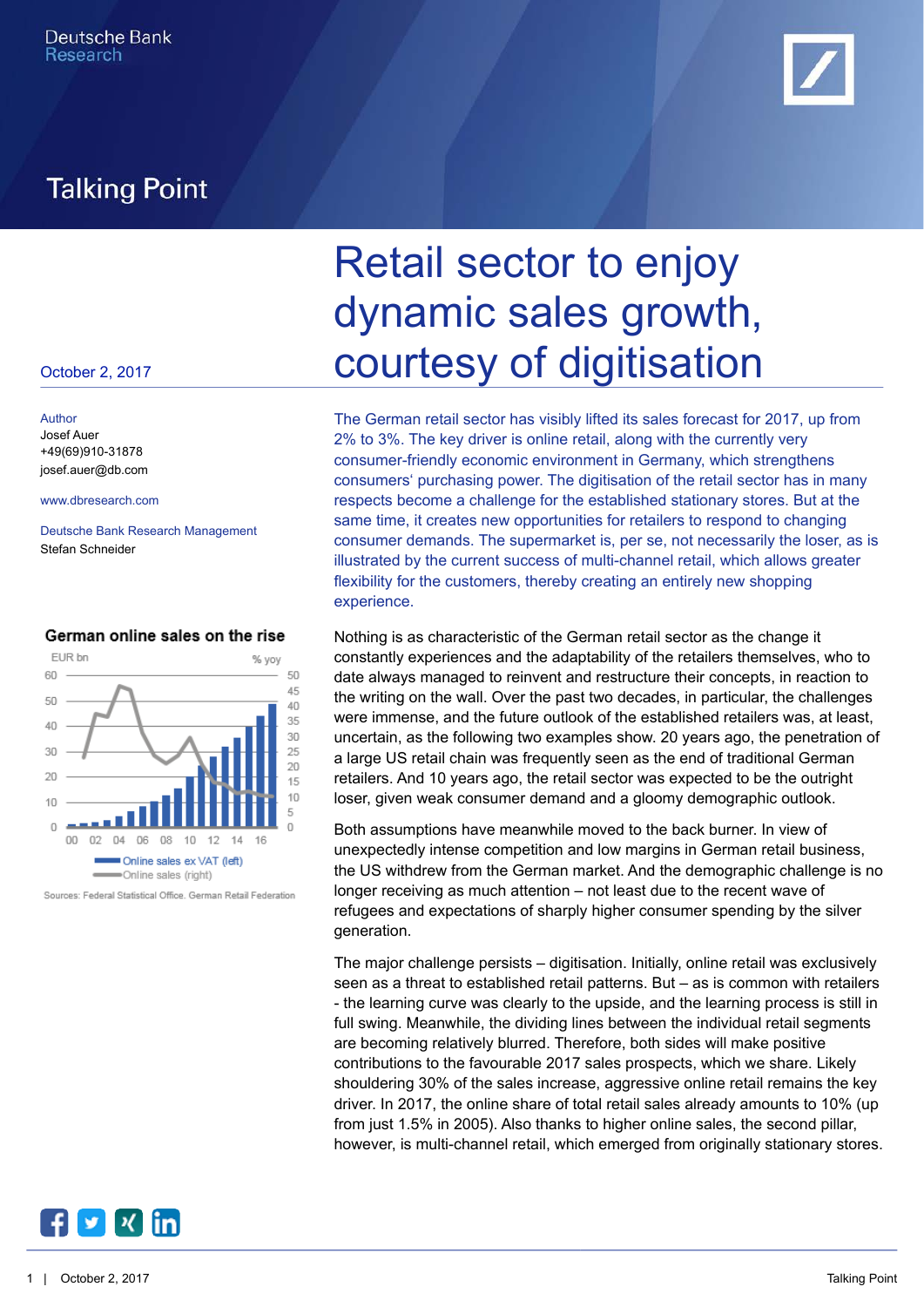

### Retail sector to enjoy dynamic sales growth, courtesy of digitisation

According to the German Retail Federation, 55% of the multis expect sales to rise, whereas "only" 8% reckon with a decline.

Looking ahead to the medium term, the digital transformation and its implications will continue to leave their mark on the retail sector. Having said that, future developments might also create opportunities for the established retailers and /or advantages for the consumers.

- At present and probably until the end of the decade, the digital potential of retailers ought to depend on their size. Courtesy of their greater investment strength, large enterprises already benefit more than relatively small ones.
- In recent years, the German franchise market has also been expanding in the retail sector. For smaller franchise companies in the shopping malls, in particular, digitisation can turn into a pitfall, if the frequency of shopper visits at the centres declines due to digitisation, or if a consumption / product trend surprisingly turns out to be only a short-lived hype (such as smoothies or bubble tea). But outdated business models are juxtaposed against new ideas and franchise systems, as investment is usually limited and not much prior knowledge is required.

Going forward, however, the use of consumer data that the buyers disclose (directly or indirectly) through their search behaviour (e.g. in the internet) and /or their preferred payment method (e.g. card, net) will probably play an even greater role for the success of online retailers.

Meanwhile, traditional retailers have also acknowledged the value of consumer data. The range of technical devices that are conducive to the collection, analysis and use of information is constantly expanding. Even though the majority of Germans are still in favour of banning tracking technology in the shopping centres, it is likely to come, at first perhaps abroad. Younger groups of buyers are much more open to information and technology systems than today's decision makers. The balance of probabilities hence suggests that the smart shopping market of the future will use a vast range of technologies to identify consumer needs and, in the end, generate sales.

In future, consumers will be accompanied by smart cameras on their shopping tours and, at the selected shelf, personalised ads will be displayed. Shortly, smart shelves and product labels that can communicate are likely to support what is already common practice at normal petrol stations, namely new forms of dynamic pricing. In the morning, bargain buyers will be lured into the shops, and shortly before they close, fresh food is sold at "dumping prices". And while the regular customer is strolling through the store, he is treated to personalised ads, as his previous shopping behaviour enabled the retailer to construct the necessary algorithms.

In the years ahead, online retail will doubtlessly continue to outperform the other segments. Moreover, the outlook remains favourable for traditional retailers who develop and use up-to-date multi-channel systems and strategies for marketing / sales purposes. On the part of the consumers, the new technologies in the retail sector certainly require an antipole, at least a minimum degree of personal data protection. A point that is often overlooked though is that digitisation can also be of great help to many (groups) of consumers. Today,